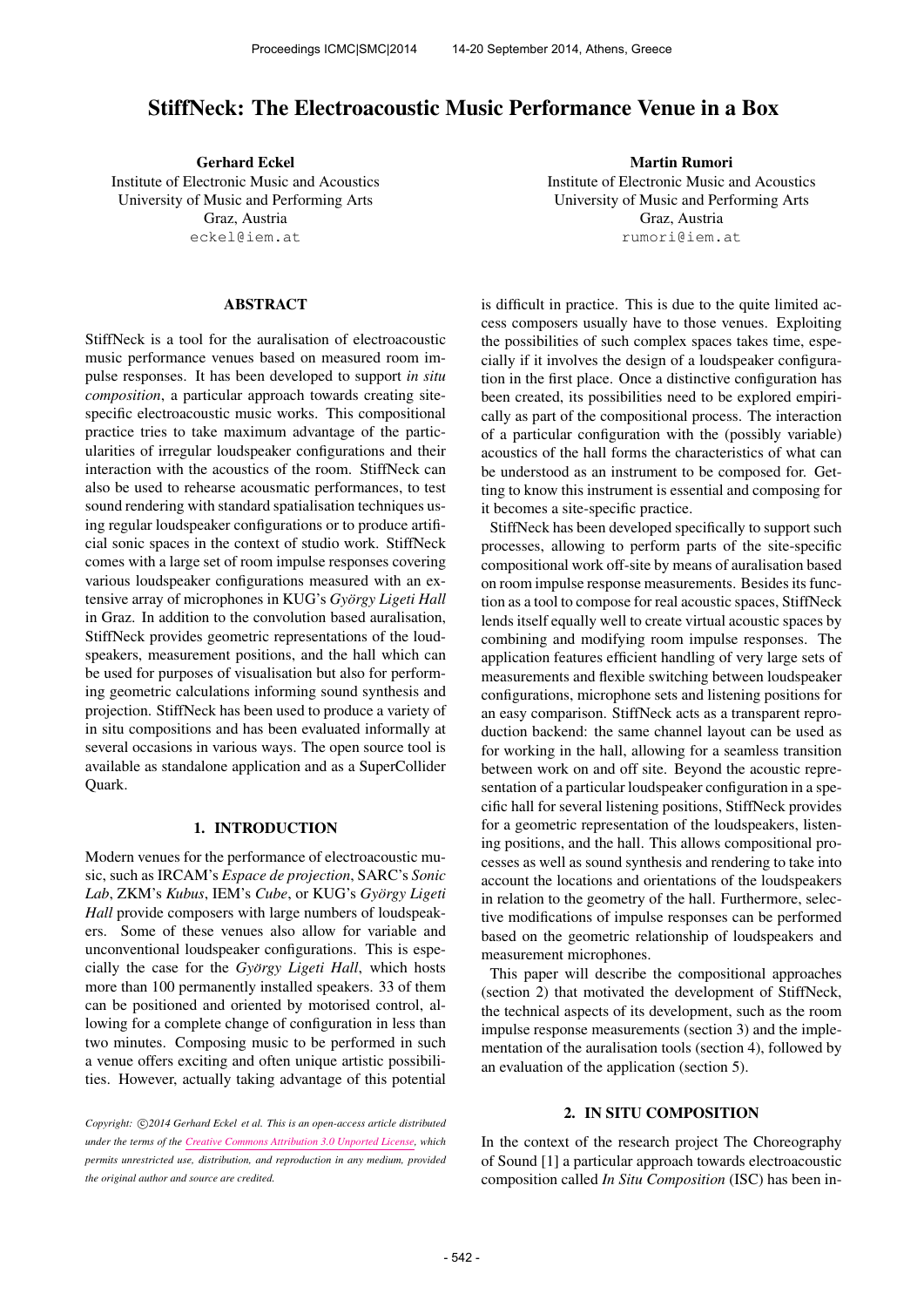vestigated and developed further. Typical for this approach is that large parts of the compositional process take place at the venue where the work is going to be performed or presented. ISC aims at exploring the distinctive features of particular loudspeaker configurations, usually involving many and diverse units in unusual arrangements. Most often designing the loudspeaker configuration is itself part of the compositional process. Empirically exploring the interactions of loudspeakers, sound material, spatialisation algorithms, listening positions and the acoustics of the hall is a central component of the ISC approach. In this way sitespecific works are created, sharing the features of compositions and installations while aiming at taking maximum advantage of a particular setup.

ISC is related to acousmatic practices using loudspeaker orchestras to perform pieces by distributing a relatively small number of source channels (classically 2, but also 4, 8, or more) to a large number of loudspeakers arranged according to traditional principles and the acoustics of the hall. Taking artistic decisions based on the concrete listening experience in the hall, involving rehearsals and indepth engagement with a particular setup is typical for both acousmatic music performance and ISC. The difference being that the former is a performative and interpretational process, which will only concern certain aspects of a work. With the latter, all options offered by (and constraints inherent to) a setup can still be made productive for the compositional project. In ISC the way the sound is choreographed is understood as an integral component of composition and composition is thought as a practice always in touch with its final result through listening.

Most approaches towards sound spatialisation in electroacoustic music aim at creating reproducible conditions for the projection of a piece in different concert halls and using different loudspeaker configurations. The implicit ideal is to provide all listeners across all halls with the most similar experience possible. As a site-specific approach, ISC welcomes the idiosyncrasies of a venue and makes them part of the work. Furthermore it assumes that listeners will possibly make quite different experiences of a work, especially if they are free to choose and change their listening position. This also implies that a transposition of a thus composed piece to another venue will most probably require big parts of it to be recomposed, i. e., creating another site-specific version of it. If such a transposition, in case it is desired at all, is feasible from an artistic point of view will depend largely on the work and the differences between the venues.

As this brief characterisation of ISC and its relations to other practices show, composing that way requires a particular production situation. First and foremost there is the need for an extended access to the venue with the possibility to experiment extensively with loudspeaker configurations and listening positions. As it will most probably be unrealistic to compose a piece in one session, recurring access to the hall will be important with periods of off-site work in between. The latter are important in order to gain spatial, temporal, acoustic, perceptual, and conceptual distance from the very demanding work in situ. During these periods it is necessary to be able to work with different kinds of models of the site, also allowing for gaining distance through the abstractions inherent to models. Typical models will be visual, geometric, or acoustic – including combinations of those.

StiffNeck is a tool combining exactly these three types of models in an integrated environment. The navigable 2-D and 3-D visualisations of the hall, loudspeakers and listening positions are based on their geometric representations. These are also accessible numerically and can be used to perform computations in 3-D space in order to inform sound synthesis and projection. Auralisation based on measured room impulse responses allows to gain different acoustic perspectives on a loudspeaker configuration and its interactions with the hall. These are available in various head-related and other formats.

In the context of ISC, StiffNeck has proven to be a very productive and reliable tool. On site work can be prepared thoroughly and the compositional process can continue off-site, taking full advantage of the listening experiences gained in the real space. It has been found that auralisation works particularly well if the listener has been exposed to the real space before. Then the memory of the in situ experience seems to complement the auralisation best. In addition to providing a real alternative to working in situ, StiffNeck can be used to create stereo or surround versions of multi-channel works and capture at least some aspects of the particular acoustics they have been composed for. For this task StiffNeck's impulse response modification features (especially to reduce reverb time) are very important. But not only ISC approaches can benefit from auralisation. Also acousmatic performances can be prepared and rehearsed and the rendering of pieces using traditional spatialisation approaches can be tested and optimised using StiffNeck. Furthermore, the vast number of room impulse responses available for StiffNeck make it also a very interesting tool to create artificial acoustics. By combining speaker and listening positions from different rooms, a wide range of surreal spaces can be created at ease.

The type of auralisation used in StiffNeck allows for modelling the room acoustics only for static listening positions. Effects due to smaller or larger head movements are not represented. This can be considered a disadvantage when compared to the in situ listening conditions. But from a compositional point of view this freezing of the head movement (as if the listener suffered from a stiff neck), offers a very interesting opportunity to engage in depth with this condition, to use the constraint of the locked ears to explore an acoustic dimension unaccessible in situ.

#### 3. MEASUREMENTS

As mentioned above, StiffNeck provides auralisation based on measured room impulse responses. As the tool's development is closely connected to our main laboratory, KUG's *György Ligeti Hall*, the most extensive set of impulse responses for use with StiffNeck has been measured in this very space.

During the development process, a standard microphone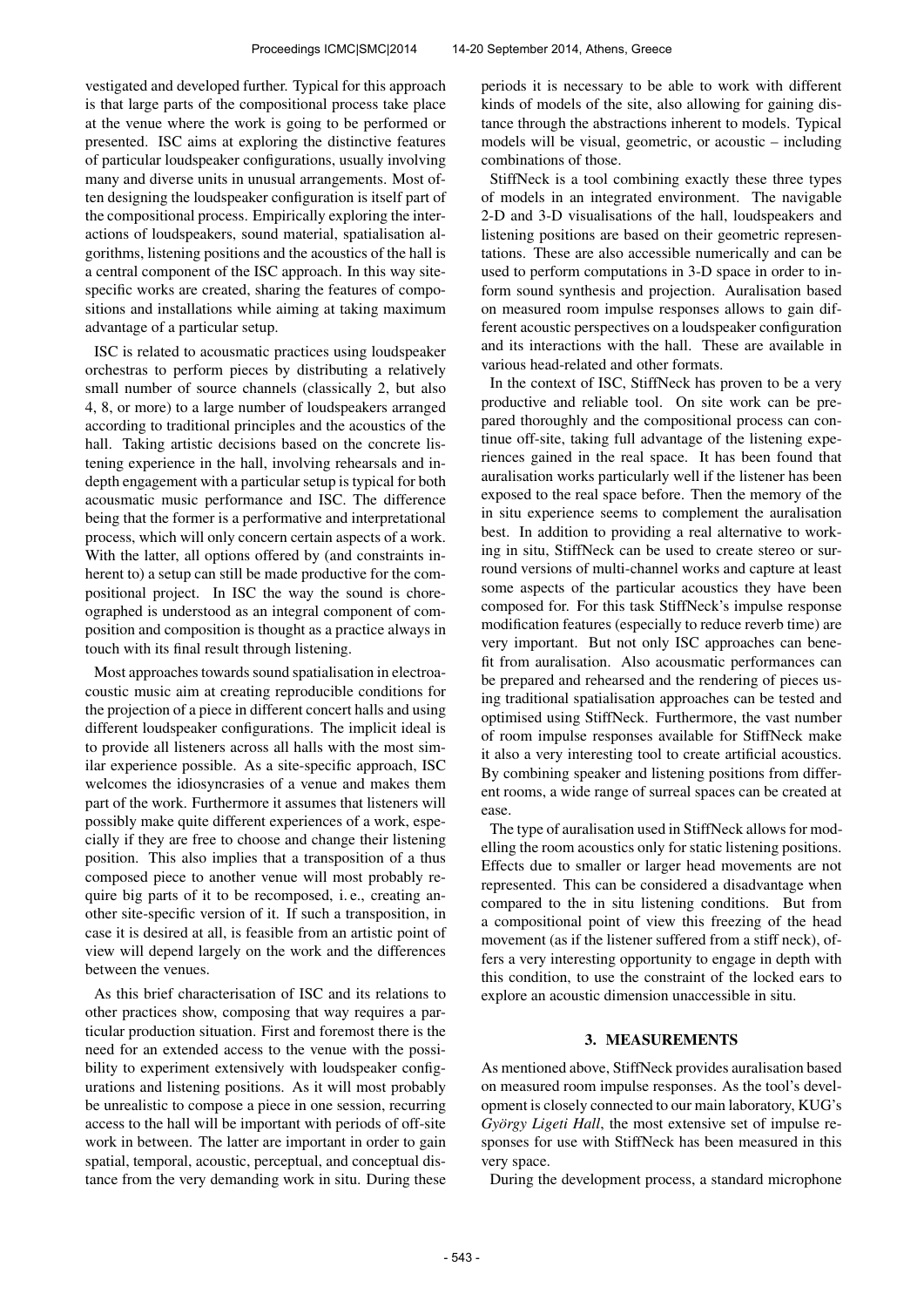

Figure 1. Motorised speaker rig and measurement setup at *György Ligeti Hall* at KUG Graz.

array configuration emerged, which should allow for several auditive perspectives on the space using headphones or loudspeakers. The array consists of a Brüel  $&$  Kjær dummy head with additional DPA 4060 miniature microphones located on its temples, a Schoeps spherical microphone, a Soundfield first-order Ambisonics microphone, two omnidirectional Schoeps MK 2 H in a large AB setup and a monaural reference.

The measurements were carried out using free software exclusively, mainly an extended version of *Aliki* by Fons Adriænsen [2], which implements the swept sine measurement method developed by Angelo Farina [3]. In order to gain a high signal to noise ratio, we used a logarithmic sweep of more than ten seconds length. The high number of channels and iterations required a largely automatic measurement procedure, which has been achieved by custom extensions to *Aliki* and further tools. These extensions are described in more detail in [4].

In the beginning of StiffNeck's development, the microphone positions and loudspeaker configurations were chosen for measurement to support virtual *in situ composition* of specific pieces. After successful applications of these first measured sets, the goal shifted towards a complete matrix (i. e., all combinations) of several microphone positions and loudspeaker setups. Although some of the combinations may be less useful than others, the orthogonal access to the impulse responses provides a more universal and æsthetically more open access for explorations and comparisons.

Currently, we provide a complete matrix of five loudspeaker configurations (using the 33 motorised speakers) plus 74 fixed speakers and subwoofers, each measured at ten microphone positions using the abovementioned multichannel array. Additionally, there are four measurement positions using a modified microphone array positioned at the floor with the dummy head laying on its back. Further measurements include configurations using additional speakers such as IEM's icosahedral array [5], which are more or less specific to certain composed pieces but may still find interesting use cases.

The impulse response sets for use with StiffNeck or other software is being made available online (cf. section 6). Several subsets are bundled for different practical applications. The filenames follow a certain nomenclature, which is compatible with StiffNeck.

Previous measurements from other spaces will be published at the same place, namely impulse responses from SARC's Sonic Lab, IEM's Cube and other locations. While StiffNeck can use them for auralisation with little modifications, the full functionality may be achieved only after additional adaptations. Constructing geometric or visual models from these spaces would require the incorporation of exact geometric metadata that is currently not provided, while a three-dimensional representation would have to be modelled for an entirely navigable 3-D visualisation.

# 4. IMPLEMENTATION AND FEATURES

StiffNeck is implemented using the SuperCollider sound programming framework and requires a few additional external programmes for certain tasks. It is available as a library module for SuperCollider (a so-called *Quark*) as well as a standalone application.

StiffNeck combines a library for the geometric representation of objects (*Gr*), extensive databases of configuration data for KUG's György Ligeti Hall including an import facility of motorised speaker control configurations, the convolution based auralisation engine, and a graphical user interface for selecting and modifying impulse responses and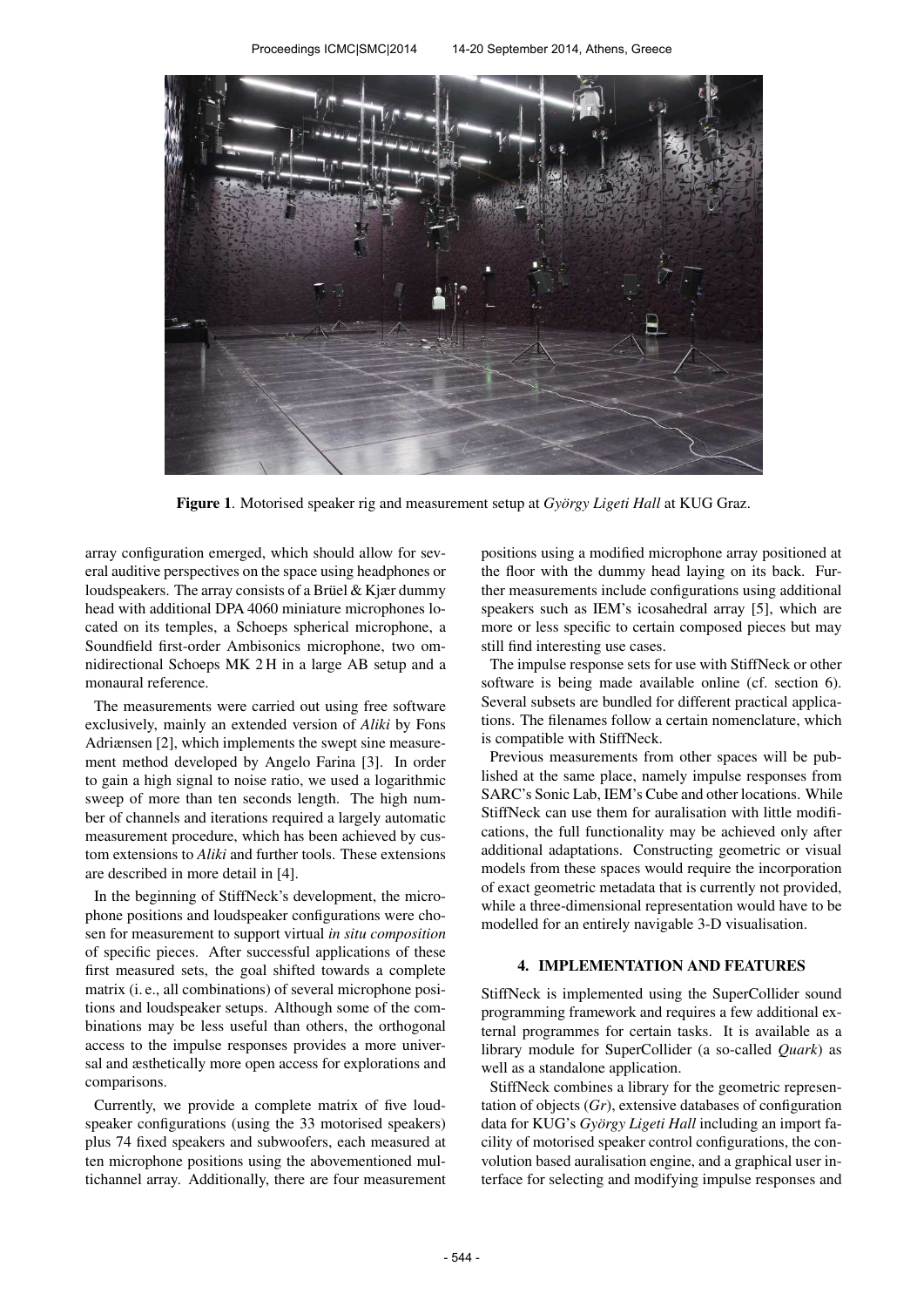visualisation facilities.

StiffNeck exposes its inputs and outputs as ports to the Jack audio server. Thus any Jack-aware application can be connected in order to auralise its output using the selected impulse response set.

## 4.1 Convolution Based Auralisation

For performing the actual convolution, StiffNeck uses Fons Adriænsen's realtime convolution engine *Jconvolver* [6], which has been compiled for more than the 64 default input channels. *Jconvolver* is multithreaded and highly efficient, which allows for handling large numbers of impulse responses, each with a length of several seconds. It is configured using a configuration file describing an arbitrary static convolution matrix.

In StiffNeck, a configuration file is generated depending on the impulse response sets selected for auralisation, then *Jconvolver* is run in the background. On a settings change, a new configuration file is generated and the convolver is restarted. This leads to a short pause in the auralisation output rather than a smooth transition, which turned out to be fine for the purposes described. However, optimisations are planned for a closer integration of *Jconvolver*, e. g. including a direct transfer of the configuration via shared memory or OSC and a dynamic exchange of spectral impulse response data at runtime.

## 4.2 Impulse Response Modification

StiffNeck allows for a few basic modifications to the impulse responses. The overall length of the response files may be reduced by prematurely fading out, which limits the maximum reverb time of the auralisation but significantly saves processing power, especially with a high number of channels.

A second, independent parameter allows for windowing the reverb tail of the original impulse response with another exponential decay in order to simulate a shorter reverb time, i. e., a drier space. This experimental feature is motivated by the observation that especially auralisation on loudspeakers often suffers from more apparent reverb than the remembered on site impression.

Modified impulse response sets are processed in Super-Collider and stored in a cache location from which they are loaded by the convolver. A more efficient and elegant way of exchanging modified impulse response data with the convolution engine is planned for a future version of StiffNeck.

#### 4.3 Visualisation

StiffNeck includes several means of visualising geometric constellations of loudspeakers and listening positions, other (e. g. compositional) objects and the boundaries of the space. From the internal numerical representation, different visualisation backends may be fed.

A 2-D visual interface is implemented using builtin SuperCollider GUI facilities. For a fully navigable 3-D model of the *Gyorgy Ligeti Hall ¨* , the external renderer *Blender* may be controlled via an extensible OSC interface.



Figure 2. Two-dimensional visualisation of 29 motorised speakers in *György Ligeti Hall* (open circle represents listening position).

## 5. EVALUATION

Several development versions of StiffNeck have been evaluated informally, as it is common for tools in an artistic research context. This also happened in order to gain insights for its further development.

As part of a software presentation during the event *On the Choreography of Sound* in September 2012, the audience was invited to a direct on site comparison of the real and the auralised *György Ligeti Hall*. Headphones were placed at two positions in the space which have been used as microphone positions for measurements. The real loudspeaker configuration was the same as the measured one. Using a switch in the headphones, the sound projection of an algorithmically controlled, spatial realtime pattern was toggled between the real loudspeakers in the hall and the auralisation via binaural convolution and headphone projection. It turned out that for the person who put on and off the headphone and thus issued the switch between the two projection methods, the difference was not evident at all as the perceived auditive scene did not seem to have changed. Only the rest of the audience with no or with "slave" headphones noticed the interruption of the speaker projection.

For the artistic research symposium *Mind the Gap*, carried out in *György Ligeti Hall* in March 2013, six artists were invited to compose pieces for a specific loudspeaker setup for which impulse response measurements have been carried out. The artists were provided with a reduced development version of StiffNeck, enabling them to auralise and to visualise the mentioned speaker setup. Additionally, a technical briefing on the symposion website [7] intro-